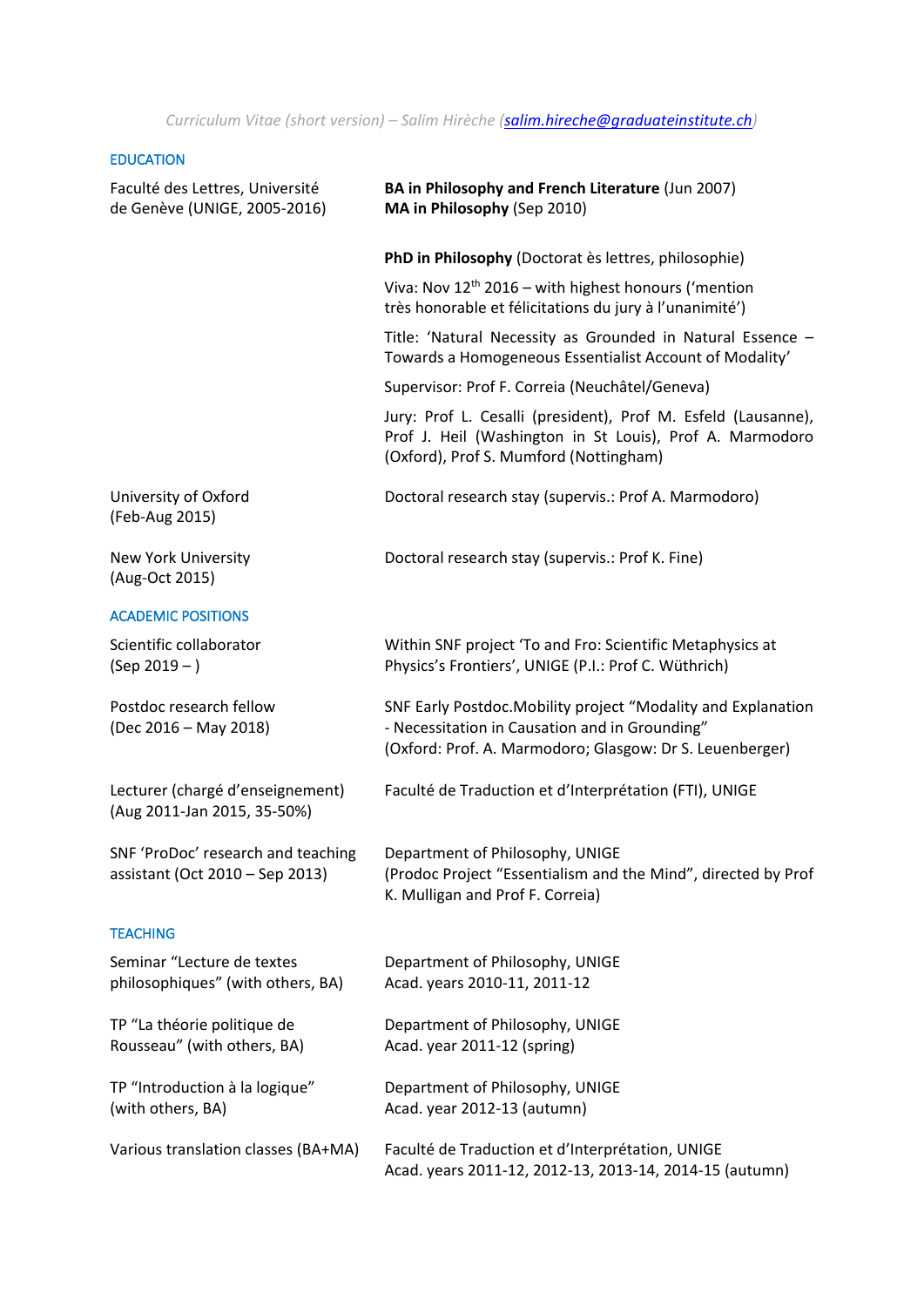## SCIENTIFIC REVIEWING AND EDITORIAL ACTIVITIES

| Member of editorial committee | Dialectica (Sep $2010 - Oct$ 2011)                                                            |
|-------------------------------|-----------------------------------------------------------------------------------------------|
| External peer-reviewer        | Acta Analytica, American Philosophical Quarterly, Erkenntnis,<br><b>Philosophical Studies</b> |

## MEMBERSHIP IN RESEARCH GROUPS

| Member (Sep 2010-)             | eidos - the Centre for Metaphysics (F. Correia, K. Mulligan)                                             |  |
|--------------------------------|----------------------------------------------------------------------------------------------------------|--|
| Visiting member (Jan-Oct 2017) | Metaphysics of Entanglement group, Oxford (A. Marmodoro)                                                 |  |
|                                | Visiting member (Nov 2017-Sep 2018) Theoretical Philosophy Research Cluster, Glasgow (S.<br>Leuenberger) |  |
| Member (Sep 2019-)             | Geneva Symmetry Group (C. Wüthrich)                                                                      |  |

## PRIZES, AWARDS, GRANTS

Three-year SNF 'ProDoc' grant (Oct 2010 - Sep 2013) for my doctoral research within the project "Essentialism and the Mind" (K. Mulligan and F. Correia), part of the SNF ProDoc project "Mind and Reality"

Co-winner of the 2012 GAP Essay Prize in Philosophy, organised by the Gesellschaft für Analytische Philosophie and the journal *Grazer Philosophische Studien*

Grant from the Société académique de Genève (Jun 2014) to support my doctoral research on the metaphysics of modality, including research stays at Oxford and NYU (Jan – Oct 2015)

Grant from the Fondation Boninchi (Jun 2014) to support my doctoral research on the metaphysics of modality, including research stays at Oxford and NYU (Jan – Oct 2015)

Bourse "Philibert-Collart" from the Société académique de Genève, for my doctoral research in philosophy (received May 2015)

Swiss National Science Foundation (SNF) Early Postdoc.Mobility grant (May 2016) for my project "Modality and Explanation – Necessitation in Causation and in Grounding", involving research stays at Oxford and Glasgow (Dec 2016 – May 2018)

## **TALKS**

[**\***=invited; **\*\***=peer-reviewed; other: presentation at WiP research seminar]

| "La métaphysique de la<br>causalité"                                        | Research seminar "La philosophie de la nature",<br>Department of Philosophy, Geneva, May 2009 |
|-----------------------------------------------------------------------------|-----------------------------------------------------------------------------------------------|
| "Jaegwon Kim's 'Causation in a<br>Physical World"                           | eidos seminar, Department of philosophy, Geneva, May 2010                                     |
| "Comment on Adrian Briciu's<br>'Compositionality and Semantic<br>Theories"* | Geneva-Barcelona Workshop, Barcelona, 11-12 <sup>th</sup> May 2011                            |
| "For a Weaker Form of Compo-<br>sitionality in Natural Languages" **        | SOPHA Conference, ENS, Paris, 5-6 <sup>th</sup> May 2012                                      |
| "Kit Fine on Natural Necessity"                                             | eidos seminar, Geneva, 23 <sup>rd</sup> May 2012                                              |